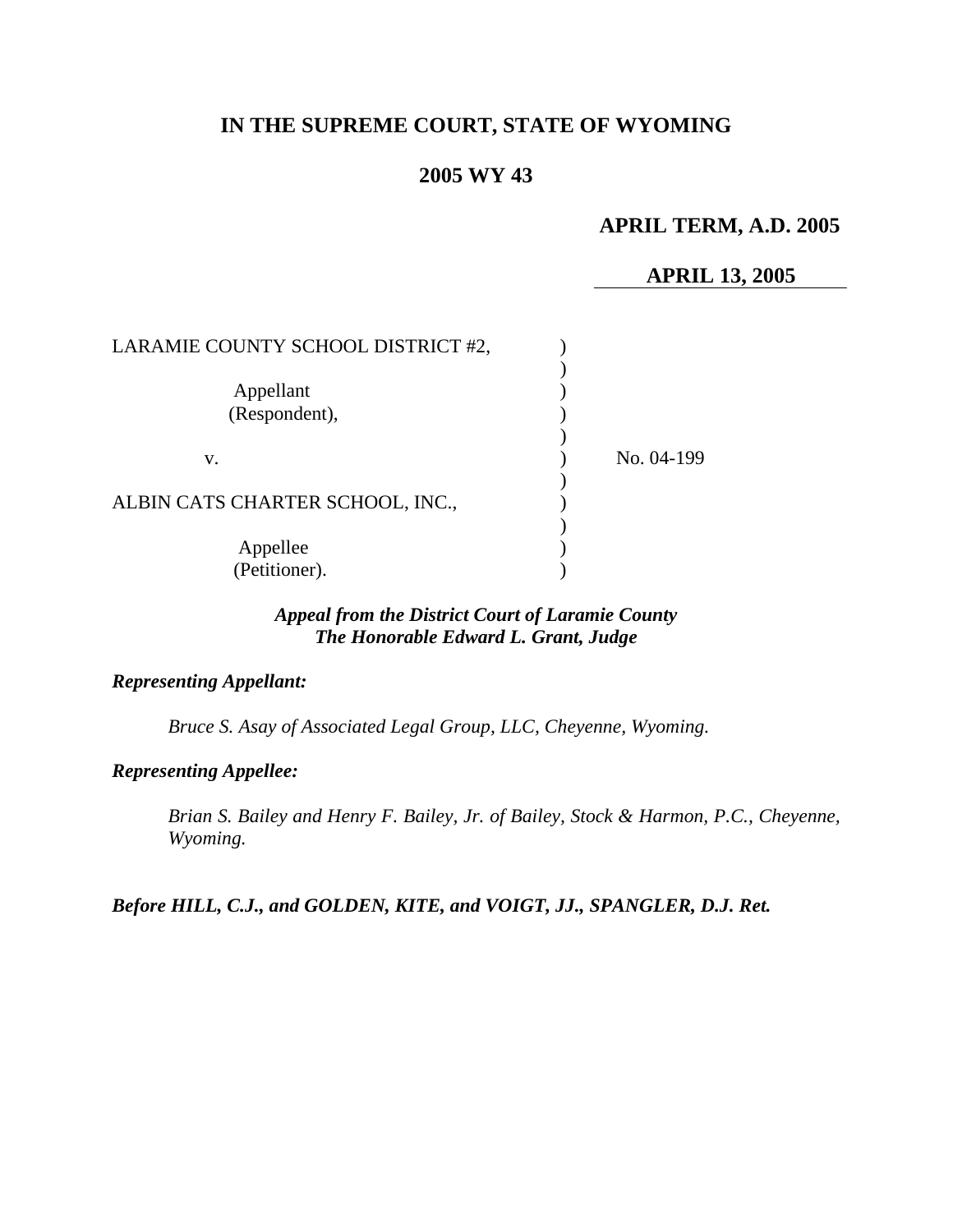## **VOIGT, Justice.**

[¶1] In this appeal, a school district board of trustees challenges a district court's order remanding to it for action a charter school application. We affirm in part, reverse in part, and remand.

## **FACTS**

[¶2] Wyo. Stat. Ann. §§ 21-3-301, *et seq.* (LexisNexis 2001 and 2003), provide for the creation of charter schools within Wyoming's existing school district system. Application for establishment of a charter school is made to the local school district board of trustees. The application *shall* be denied if the board determines that "its sole purpose is to avoid consolidation or closure of any school . . .." Wyo. Stat. Ann. § 21-3-303(b).

[¶3] On September 9, 2002, the Laramie County School District No. 2 Board of Trustees (the District Board) closed the junior and senior high schools in Albin, Wyoming. On December 9, 2002, the District Board received a document entitled "Charter Application for Albin CATS School (Creative Academic Teaching Strategies)." The District Board considered the application to be filed on January 2, 2003, the date it received notice that "Albin CATS Charter Schools, Inc." (the Applicant) was approved by the Wyoming Secretary of State as a non-profit corporation.

[¶4] Pursuant to statute, the District Board held a public hearing on the application on January 27, 2003, and it considered the matter further at a special meeting on March 3, 2003. At the latter meeting, a board member moved as follows:

> I move that [as] the Board moves ahead with its consideration of the proposal and submitting a proposed contract that it is the determination of this Board that the effort by Albin CATS to create a charter school was not for the "sole" and only purpose of avoiding a closure of the Albin Junior and Senior High Schools.

The motion was seconded. Of the nine members of the District Board, eight were present. The vote was four to four. Treating the vote as a failure of the motion, and, therefore, a determination that the application *was* for the sole purpose of avoiding closure of the Albin schools, the District Board entered an Order Denying Application.

[¶5] On March 11, 2003, the Applicant submitted a Notice of Appeal with the Wyoming State Board of Education (the State Board). The gravamen of the appeal was the contention that the tie vote, rather than being a vote against the motion's negative proposition—that the purpose of the application *was not* to avoid school closure—and therefore, in effect, a vote in favor of the opposite proposition—that the purpose of the application *was* to avoid school closure—was not a vote at all, and was the same as taking no action at all. Finally, the Applicant contended that this inaction violated the mandate of Wyo. Stat. Ann. § 21-3-308(a)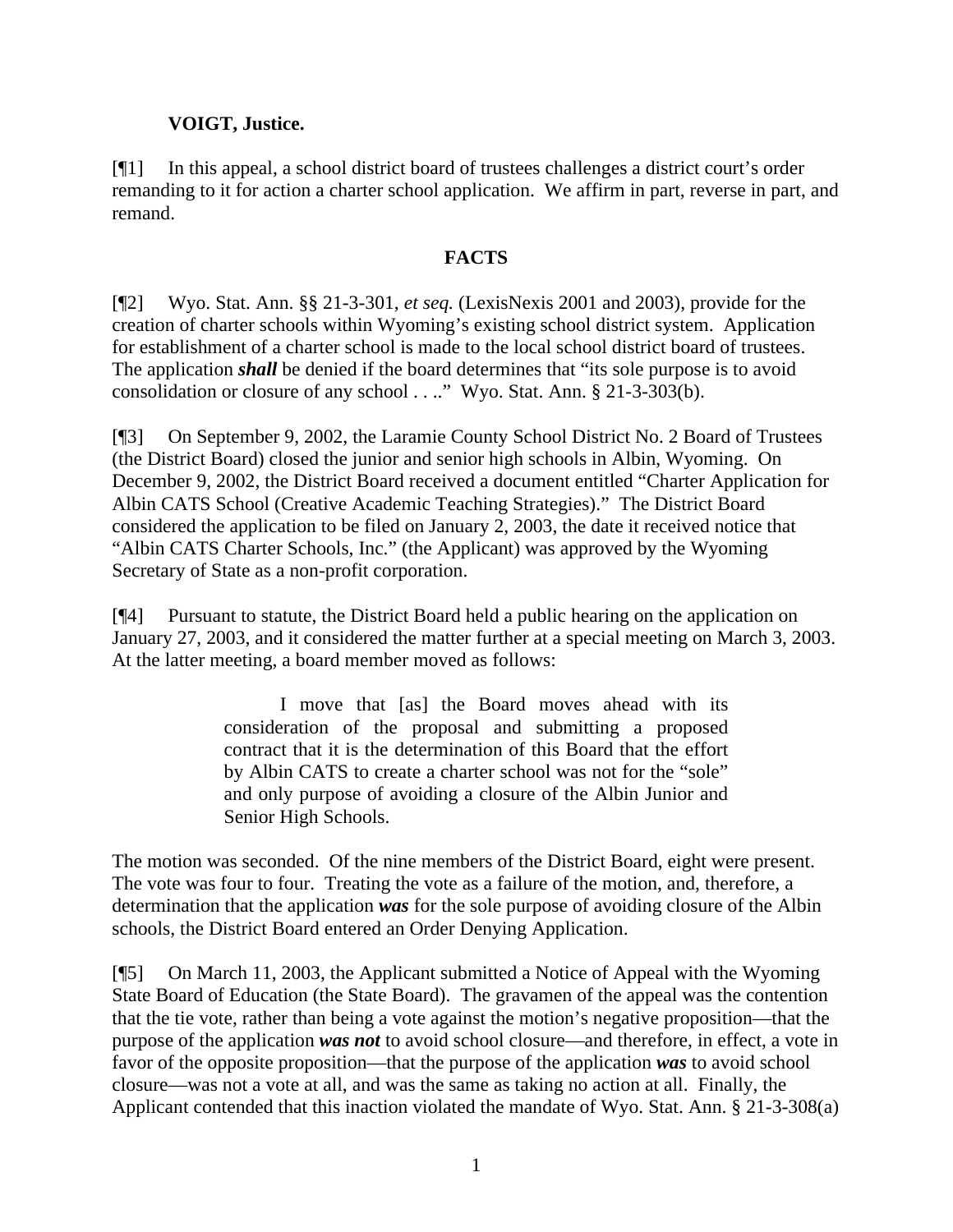that the District Board "shall either approve or deny the application within sixty (60) days of receipt." Following a hearing on May 14, 2003, the State Board upheld the District Board's decision on the ground that the decision was based upon Wyo. Stat. Ann. § 21-3-303(b), and was supported by the record.

[¶6] On September 29, 2003, the Applicant appealed the ruling of the State Board to the district court. In that appeal, the Applicant complained that the following finding from the District Board's Order Denying Application, "The Board on a tied vote . . . found in fact, Albin CATS' sole purpose in submitting its Application to convert the existing school to a Charter School was, in fact, to avoid closure of the Albin Junior and Senior High Schools[,]" violated the requirement in Wyo. Stat. Ann. § 21-3-105 (LexisNexis 2003) that "[n]o action of the board of trustees shall be valid unless such action shall receive the approval of a majority of the members elected to the board of trustees."

[¶7] The District Board filed a Motion to Dismiss in the district court, alleging that the District Board, rather than the State Board, should have been the named appellee, that the Applicant should have filed a petition for review rather than a notice of appeal, and the notice of appeal failed to include the information required by W.R.A.P. 12.06. On June 18, 2004, the district court entered an order dismissing the State Board from the action and substituting the District Board as "respondent." After finding that the tie vote of the District Board was not effective under Wyo. Stat. Ann. § 21-3-105, the district court remanded the matter to the District Board "for action by a majority of the members elected to it." On July 9, 2004, the district court denied the District Board's motion for rehearing/reconsideration. The present appeal is taken from the orders of June 18, 2004, and July 9, 2004.

## **ISSUES**

1. Did the district court err in remanding this action to the District Board?

2. Did the district court err in ignoring the jurisdictional defects contained in the Notice of Appeal?

3. Was the agency decision supported by substantial evidence?

### **STANDARD OF REVIEW**

[¶8] Our standard for the review of appeals from administrative agency action is well known and need not be repeated here. *See Davis v. City of Cheyenne,* 2004 WY 43, ¶¶ 6-7, 88 P.3d 481, 484-85 (Wyo. 2004); *State ex rel. Dept. of Transp. v. Legarda,* 2003 WY 130, ¶¶ 9-10, 77 P.3d 708, 711-12 (Wyo. 2003); and *Newman v. State ex rel. Wyoming Workers' Safety and Compensation Div.,* 2002 WY 91, ¶¶ 7-26, 49 P.3d 163, 166-173 (Wyo. 2002).

## **DISCUSSION**